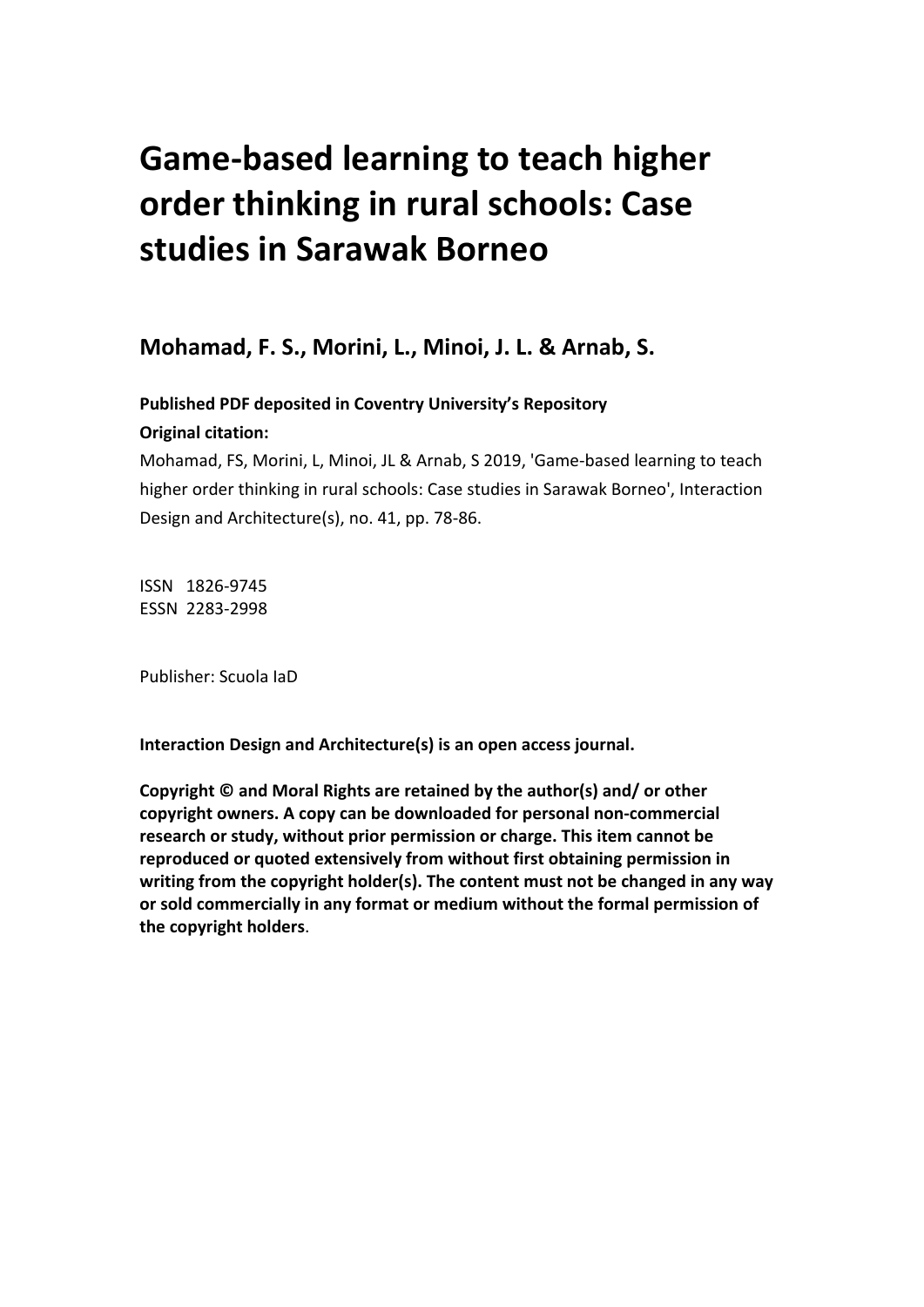## **Game-based learning to teach Higher Order thinking in Rural Schools: Case studies in Sarawak Borneo**

Fitri Suraya Mohamad <sup>1</sup> , Luca Morini <sup>2</sup> , Jacey-Lynn Minoi <sup>3</sup> , Sylvester Arnab <sup>4</sup>

<sup>1</sup> Faculty of Cognitive Sciences and Human Development, Universiti Malaysia Sarawak, Malaysia

{mfitri@gmail.my}

<sup>2</sup> Centre of Global Learning Education and Attainment, Coventry University,

United Kingdom

<sup>3</sup> Faculty of Computer Science and Information Technology, Universiti Malaysia Sarawak, Malaysia

<sup>4</sup> Disruptive Learning Media Lab, Coventry University, United Kingdom

**Abstract.** This action research utilised game-based learning principles in rural schools in Sarawak. Game design thinking was proposed as a pedagogical approach to guide teachers to address Higher Order thinking skills in subjects they teach, a requirement in the current national curriculum. Due to the lack of resources, facilities and training commonly faced by rural schools, the initiative was necessary to measure the feasibility of the approach for learning. The study also observed the similarities and differences in local cultural protocols as they differ by location, and adjustments were made to the presentation of Game Design thinking to accommodate community expectations and support. The study proposes a CreativeCulture model, an instructional approach which accommodates inclusive needs of indigenous communities in Sarawak, both within and beyond their local schools.

**Keywords:** play, game-based learning, game design thinking, cultural protocol.

#### **1 Introduction**

Play is universal, and so is learning. The contention to play and learn is to get involved, and if luck has it, succeed. Design thinking is a cognitive approach to examine options, strategies and resources one has to construct new ideas and experiences. With design thinking, the process to build becomes tangible as each phase is dissected to inform and prod for more cognitive and affective responses to take place. Design thinking enables an opportunity to create a learning environment which considers a responsive approach to how learners engage with learning content. In this study, games are used as a tool to engage in Design Thinking. A pedagogical approach is introduced to provide a playful connection to the learning experience. In this study, Game design thinking was presented to teachers of rural schools in Sarawak. The demographic profiling of each location is unique to each, and local cultural protocols were observed, to enable the study to be implemented and to gain support from the community, parents, teachers and students.

As context, the Malaysian Education Blueprint (MEB) 2013-2025 spelt out the need to develop High Order Thinking Skills (HOTS) of students in primary and secondary education [1], and elements of higher-order thinking are expected to be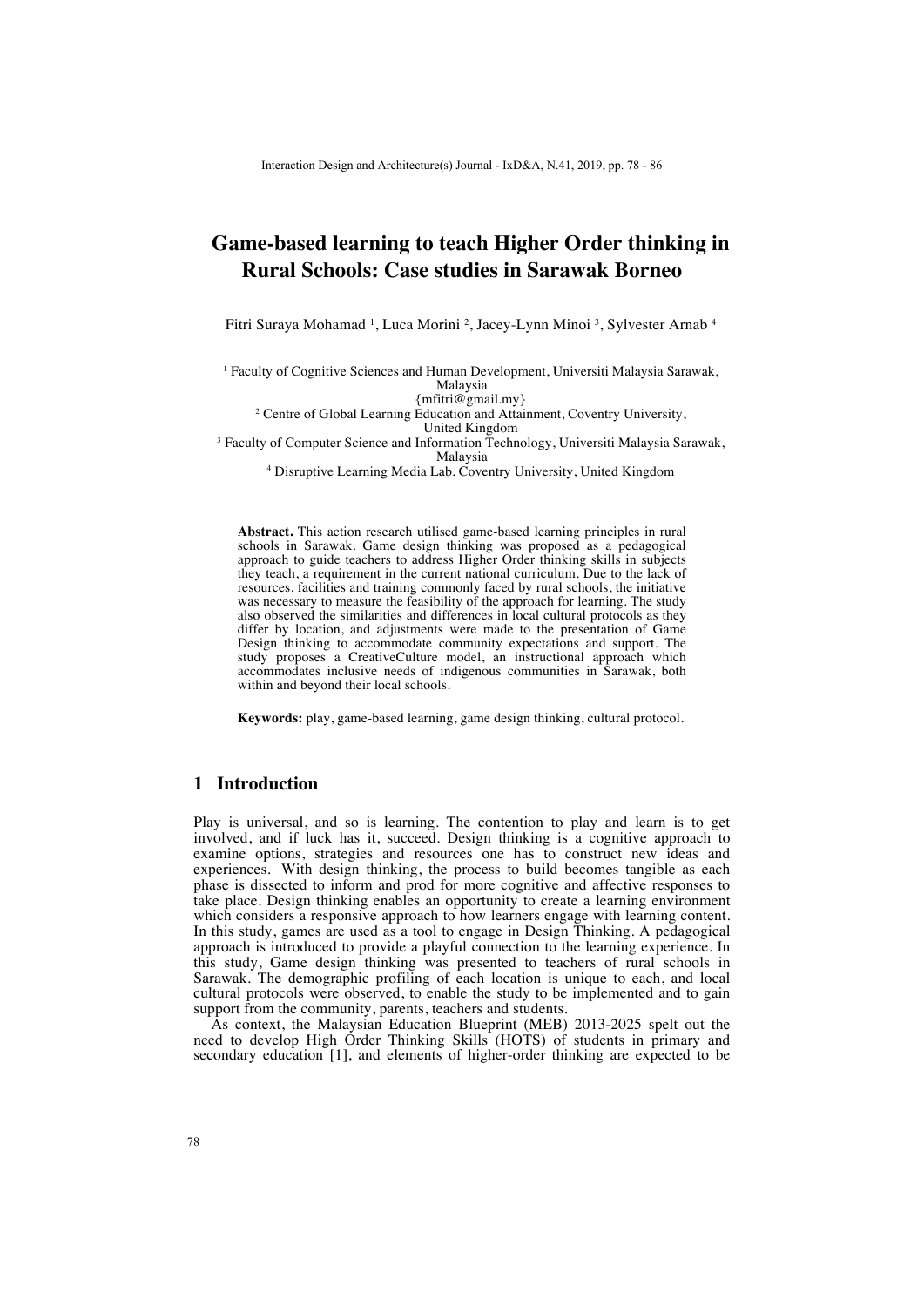illustrated in daily lesson plans. However the journey to incorporate higher-order thinking skills in lessons has not been a smooth one; teachers, already bogged down with administrative burden and the race to complete syllabus in each class they teach, often do not permit adequate time and effort to engaged learning, let alone nurturing higher-order thinking. In Malaysia, the push to achieve the most top scores in national examinations has invariably affected the way classroom climates have been conceived and conducted in Malaysia [2]. Students are focused on completing the prescribed syllabus, often challenged by time and effort to complete the learning contents. Simultaneously, higher-order thinking skills are emphasised as essential for better content retention and lifelong learning. However, to achieve higher-order thinking skills, stimulators, motivators and classroom climates are necessary to enable the development and sustenance of learning through the engagement of creative and critical thinking. The situation is doubly complicated in a context as geographically, culturally and socio-economically diverse as Malaysia, where top-down, state-level educational strategies and national curricula often require synergy by teachers to make learning fully accessible and meaningful for particular sectors of the population or specific communities. Higher-order thinking cannot be taught through rote learning, and passive engagement [3] with an externally mandated, top-down curriculum detached from real contexts, but can instead thrive only by being firmly rooted in local needs, practices and community values.

Like [4] and, more recently, [5, 6] suggested there is, however, an inherently higher-order frame of thinking that is common and practised across all human cultures, that is, that of playfulness. Playfulness supports at the same time abstraction (in the form of "make-as-if" and game rules, for example; see [7, 8] and contextsensitivity (in terms of being able to situate play within a culture and a community of peers; see [9]), and therefore acknowledging and fostering the play element in learning can be theorised as a strategy to induce (creative and critical) higher-order thinking, and at the same time a powerful approach to bridge the different cultures expressed by the curriculum, the teachers and the students through localised codesign. That is, if we intend to foster higher-order thinking as a bridge between cultures and approaches to the curriculum, our study aims to showcase how a plausible way of doing it is to use locally created games as bridges between the local and the global, the particular and the abstract (see [10] for a similar study of playful cross-cultural design, as applied to the field of advertising). With existing pressures to perform academically in standardised tests such as PISA, it has never been timelier and more relevant to fuse global perspectives of academic achievement through the use of local and familiar elements.

The study, comprising fieldwork in a variety of communities across Sarawak Borneo, contends therefore that when games are locally co-constructed by teachers and students, the engagement with abstract, curriculum-mandated learning contents becomes more intentional and directed, and yet remains playful, emotionally relevant and grounded.

The research was intentionally purposed to gauge the feasibility of introducing playful learning at remote rural sites in Sarawak. The idea behind the selections of remote rural schools is that they presumably face the hardest challenges in terms of access to resources, teacher training, internet connection and economic affordances within their communities [11]. Some of the communities involved in the research project are indeed quite remote and participate in broader socio-economic processes only from the side-lines, and often in ways that limit the political, economic and individual agency.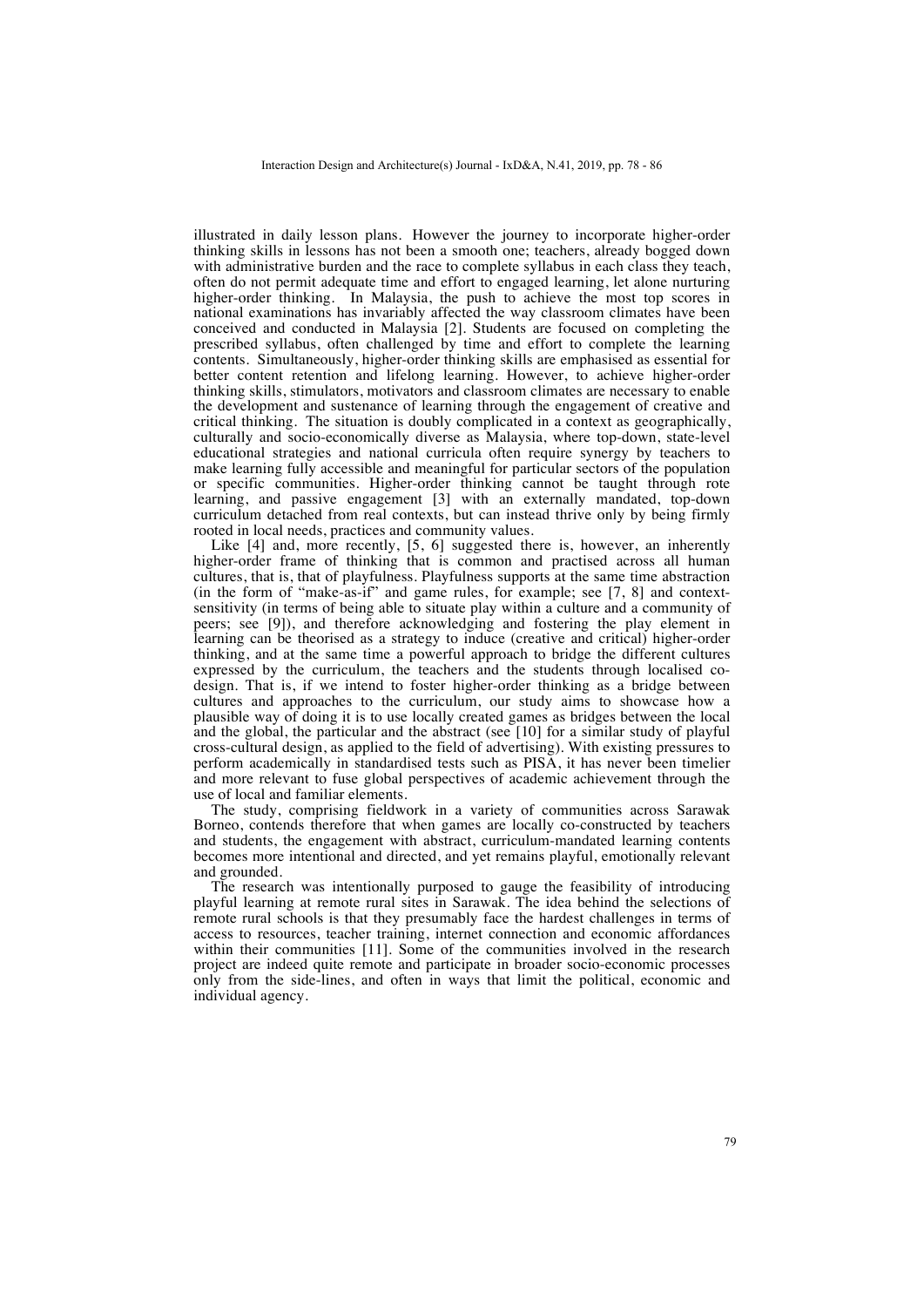### **2 Research Setting**

The Penan community of Long Lamai is the most critical example of this dynamic within our study: a community of about 400 people built on the Bayung river, in the jungles at the border between Northern Sarawak (Malaysia) and Indonesia, Long Lamai is in many ways built around its church. The community frequently flocks to the primary school, which is a point of gathering and convergence for the partially nomadic populations of the local area, with the kids spending a large part of the year boarded there. The primary access to the community is by the river, one hour and a half journey on a two-seater longboat. Over the past decade, the Long Lamai's people have repeatedly rejected proposals to build a road reaching the village, as they fear the consequences of opening up the area for the logging industry, which has been a longstanding problem for the Penan populations. In doing this, however, they also partially secluded themselves. They have a long-standing affinity with the jungle, where they forage most of their meals. They plant their rice alongside the hills surrounding their locality and grow their vegetables. The men go out to hunt, while the women stay home to look after their young. In recent years, the women have started going into the forest to look for rattan, a material they use to create handicrafts that are then sold in towns.

This contrast is nowhere as apparent as within the school itself: while all the kids are from local families, living both in Long Lamai and its surrounding areas, most of the teachers come from a very urban background (some of them having studied in Kuala Lumpur) and are young majority teachers. Most would have just completed their teaching degree in West Malaysia, and Long Lamai would be their first teaching assignment, having been offered the job right after earning their degree, these young teachers would not have much choice in their destination, and live both at the heart and at the periphery of the community (more insight into the experience of teachers will be provided in a later paragraph).

Their local school is made up of approximately 32 students  $(N=32)$ , ranging from year 1 to year 6 (seven to twelve-year-olds). All students who attend the primary school are from the Penan village itself, and ethnically homogenous. All students live at a school dormitory; they have meals with their teachers and learn to take up chores around the school and dormitory.

The second rural location is Telok Melano, situated at the tip of Sarawak, approximately 120km from Kuching, the capital city of Sarawak. The Malay community in Telok Melano is primarily small-time farmers and fishermen. They mainly grow their vegetables. Men are the primary breadwinners in the family, and wives stay home to care for the young. They occasionally receive guests for local tours to the nearby Tanjung Datu National Park. The village is made up of approximately 300 people, and for decades they have lived without basic amenities such as water and electricity due to their geographical location. The village was established by a Pak Dukun Dollah in the 1920s, and the majority of its community originated from Semudun, Indonesia. The village has close ties with a township in Indonesia, called Temajuk. Telok Melano was once unconnected to the rest of Sarawak, and the only way to reach and leave the village was via a 30-minute boat ride to the nearest town, Sematan. At the beginning of January 2019, a new road has been opened to the public that connects Telok Melano directly to the rest of Sarawak.

The local school is made up of approximately 36 students  $(N=36)$ , ranging from year 1 to year 6. The students are allocated spaces in the school dormitory, but at the time of research, none of the students resided at the school dormitory. They preferred to live with their parents, and were only present at school during school hours. Teachers at the school originate from other parts of Malaysia; most are from West Malaysia. In Malaysia, teacher training typically takes between to three years at local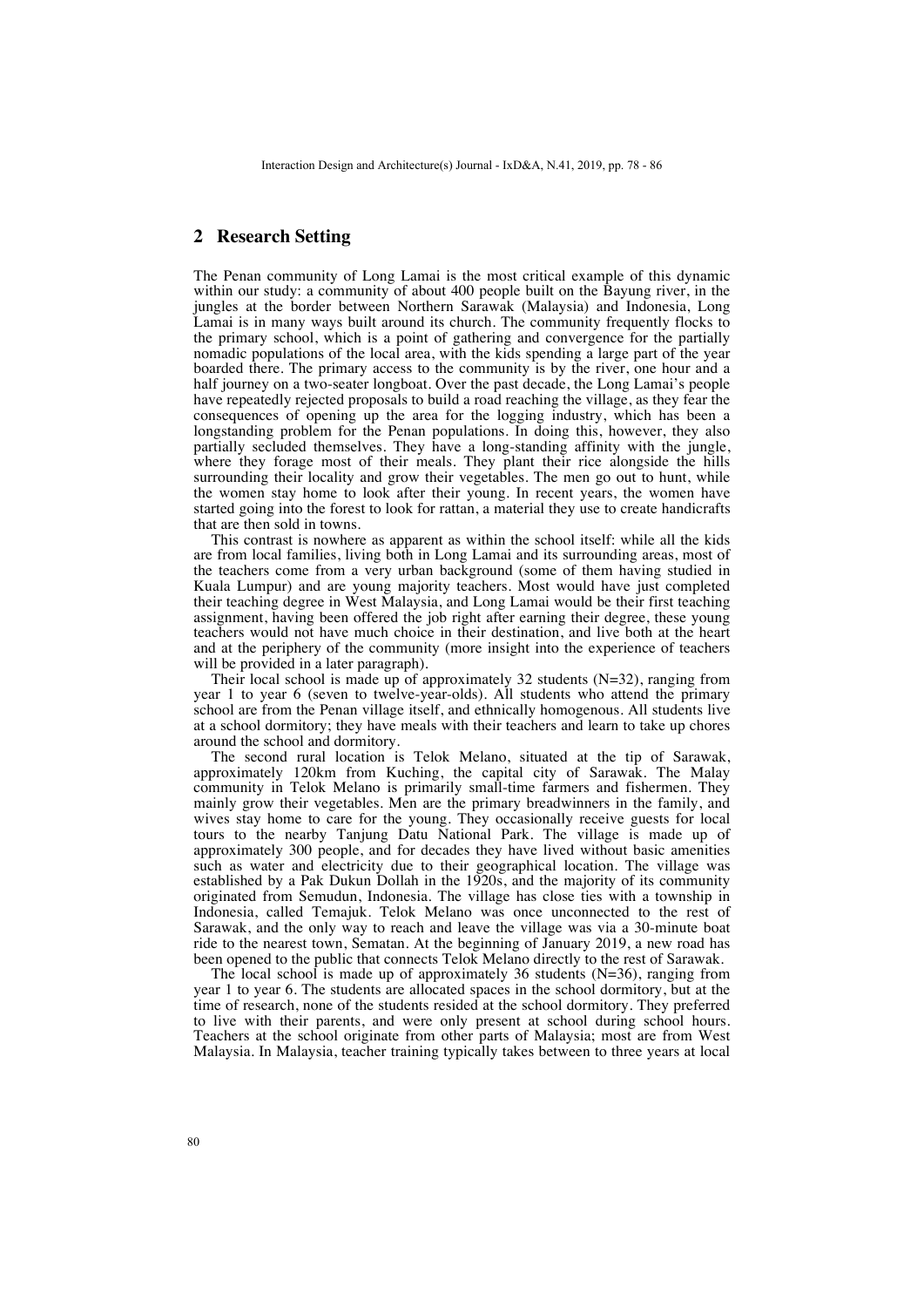teacher training centres. The teachers at Telok Melano are of a similar background to those in Long Lamai. None of them originates from the local community.

Both schools' examination performances are similar, in that very few of their students would score A's in the national examination typically held at the end of Year 6. Such academic achievements depict the ability of students from these schools to participate in higher education and high-skilled jobs in the country.

#### **3 Game-based Learning & Culturally Sensitive Co-design**

Game-Based Learning is now a mature approach that has been fruitfully deployed across a wide variety of contexts and at all levels of education (see, among others, [12-16], including rural ones [17, 18]. Despite its increasingly widespread success, particularly in terms of enhancing active engagement with learning materials (see [19]), it has also encountered a variety of obstacles which, as pertaining our study, can be usefully framed under three main categories:

- Institutionally, there is still a strong stigma toward games and playfulness, especially when trying to make this approach fully embedded and mainstream. Curricula and school management systems are often built within a culture that values "seriousness" [20], and particularly within the current regime that emphasises standardised testing and quantifiable quality assurance, the introduction of playful element, especially those involving an aspect of design and not "ready-made" can often be perceived as a waste of already scarce time and resources [21].
- Technologically, game-based learning has, until now, shown a definite slant toward digital games, mostly due to contingent factors in its development as a pedagogical approach [22]. It is doubly problematic, in that it both limits the design repertory of perspective game-based learning designers and can be exceedingly challenging to deploy in areas where digital technology is not broadly available or used, due both to economic and infrastructural considerations.
- Culturally, and most centrally to the discussion of this paper, the vast majority of game-based learning artefacts is built from a strongly Westernised repertory of both design patterns and pedagogical approaches [23], therefore not only limiting its accessibility to students and teachers from different cultures but also functioning as yet-another colonial influence on curricula, made only more insidious by its playful "friendliness".

In the case of the study, play was used to tease out interactions with the communities. Traditional games were sought and discussed, and members of the community came out and demonstrated to the research team how they played their games. On the side, the womenfolk of the community observed and offered folklores they tell their young. They played musical instruments which they have constructed from natural resources, primarily bamboo, and sang tunes which bore stories they knew by heart.

At the local school, the children from the communities attend the school as part of their educational journey. It was apparent how close the relationships were between the students and their teachers. They interacted frequently, and students displayed a high sense of respect for their teachers. In Long Lamai, teachers would hold special classes for parents and members of the community, to help them learn to read and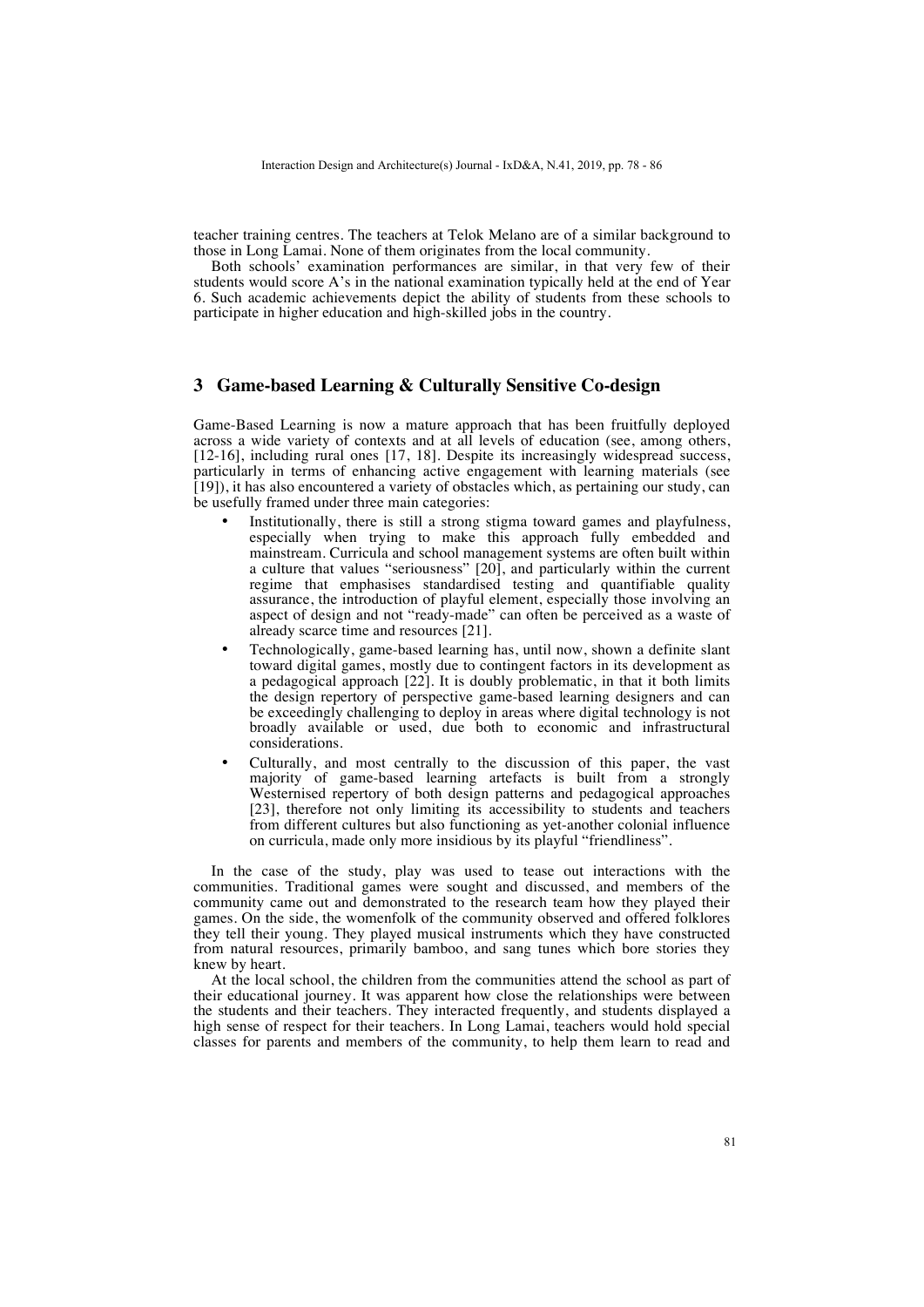write. The bond between teachers and parents was evident in the way they kept in touch about students' progress and well-being.

While it is necessary, if these communities intend to survive and thrive in their environments and socio-spatial existence, to provide them with the conceptual and technical tools to fully and meaningfully participate in the broader global arena, to do this in a directive and instructional way would constitute yet another wave of colonialism, and an insidious push toward displacement, as in many cases their native communities would not be able to provide appropriate jobs at the governmentsuggested level of computational literacy.

#### **4 Methodology**

Coherently with the layered structure of our action research, our method was composite and layered, with different approaches being deployed in successive moments of our engagement. In the first steps of the process (before and during the onboarding phase), more formalised methods, such as group interviews were conducted to analyse current conceptions about learning and education in general. Local youths were engaged to assist in the first canvassing activity, as trust needed to be built and developed before engagement is done.

Ethnographic observation, conversation and writing were deemed most appropriate to explore the higher-order levels of engagement in the community. The research team spoke to a variety of community members (n=30), mostly parents and elders who have and are still sending children to the local school. The teachers were also interviewed (n=10), beginning with the school principal and his deputy.

Findings from the interview data revealed several insights into how knowledge is valued within these two communities:

- a. High interest to learn Malay Language, Science, Mathematics, English Language and Art -students admitted to having a lower interest to learn the English language in comparison to Malay, but they are well aware that they need to master the language to succeed in school and life in general.
- b. Positive outlook about collaborative learning students recognised the value of working together with friends while studying, as it was perceived to be "fun, enjoyable" and they believe they can "perform better when studying with their friends". Teachers are positive about collaborative learning, as they perceived collaboration to be useful to help their students "perform better, improve communication skills, understand learning content better, improve critical thinking skills" and consequently improve learning opportunities.
- c. Gaps between community values and formal learning contents community leaders who were interviewed expressed their perceptions about the values of knowledge their young children learn at school. Though they understood the need to learn contents from the national curriculum to excel in school, they saw how their young generations who have completed school and were not able to contribute to daily tasks and expectations within the community. As they have lived in school dormitories while attending primary and secondary schools, once they finish school, they are not able to farm, fish or hunt.
- d. Playing to learn teachers who were interviewed revealed that they have not thought of integrating game elements into their teaching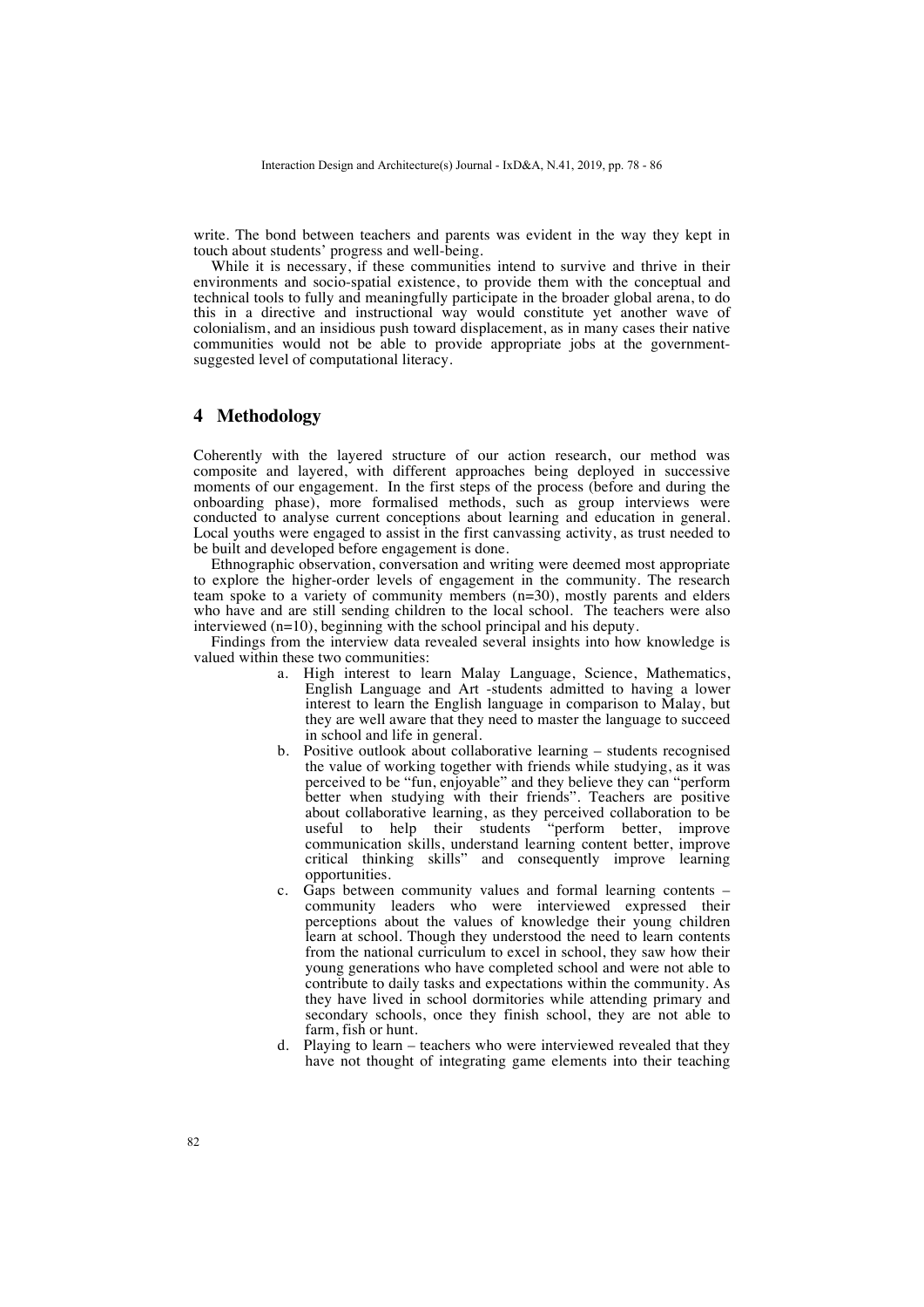approaches or resources. The teachers were not familiar with traditional games that exist in the local communities, as they perceived their students were more keen to play mobile games rather than traditional games, which are more physically challenging.

Primarily the interactions led to a better understanding of the community's general conceptions about the importance of education to their community.

#### **5 The CreativeCulture Model**

The CreativeCulture model (as shown in Fig. 1.) was constructed as an output of observations made throughout the research to introduce game-based learning to the local schools. It is essentially a STEAM-driven Game Design and Computational Thinking programme (the CreativeCulture Lab), that uses (digital and analogue) game design and development process to facilitate 'learning by designing', providing the means/toolkits for the beneficiaries to co-design and produce games within the context of STEAM and culturally related topics. This programme will be iteratively developed and tested, which will subsequently be adopted/adapted by the schools and the local communities as part of formal/informal learning activities. The resources required to support the programme will be hosted on an open repository (the CreativeCulture Hub) of toolkits (including the adaptable CreativeCulture programme, open-source game design/authoring tools) and game-based resources (produced by the participants during the participatory studies), which will be open and free so that they can be shared, reused, remixed and repurposed by the communities (e.g. teachers, learners, schools, etc.).

Our process of engaging with schools, students and the broader communities is layered and always two-directional throughout our study, as showcased in the above framework. The two directions represent two juxtaposed and often conflicting currents ever-present within our approach:

The ascending current is that of **Abstraction**, generated by trans-contextual factors, such as the systems-oriented and computational nature of the playful artefacts created throughout the project, their linkage with the nation-level curriculum contents, and our attempt to draw re-usable guidelines from our local engagement that can be fruitfully applied to set similar game-based learning co-design processes in motion in very different contexts. The ascending current signifies the start of our journey to understand elements within published theories on Gamification and established syllabus used in the local schools. We began with available artefacts to provide context to the study, through an emphatic needs analysis and creative ideation.

The descending current is that of **Indigenisation**, generated by necessarily contextualised factors, such as the need to refer to locally known playful artefacts, to integrate local indigenous curricula and perspectives on learning, to engage with the often very specific needs and cultures of local communities, and by our intent to respect and integrate local cultural attitudes and practices in both play and education. We termed the descending current as Indigenisation because it represents our sociocognitive observation of existing gaps between published theories and local wisdom and practices. The indigenisation process has to take place to present elements within the Game-based Learning approach in harmony with local community values, beliefs and needs. Cognitively we observed how new ideas may lead to confusion or resistance from within the local community. Indigenising the ideas into chunks of knowledge which are palatable for the local community was decided by the team, to create familiarity among the community members.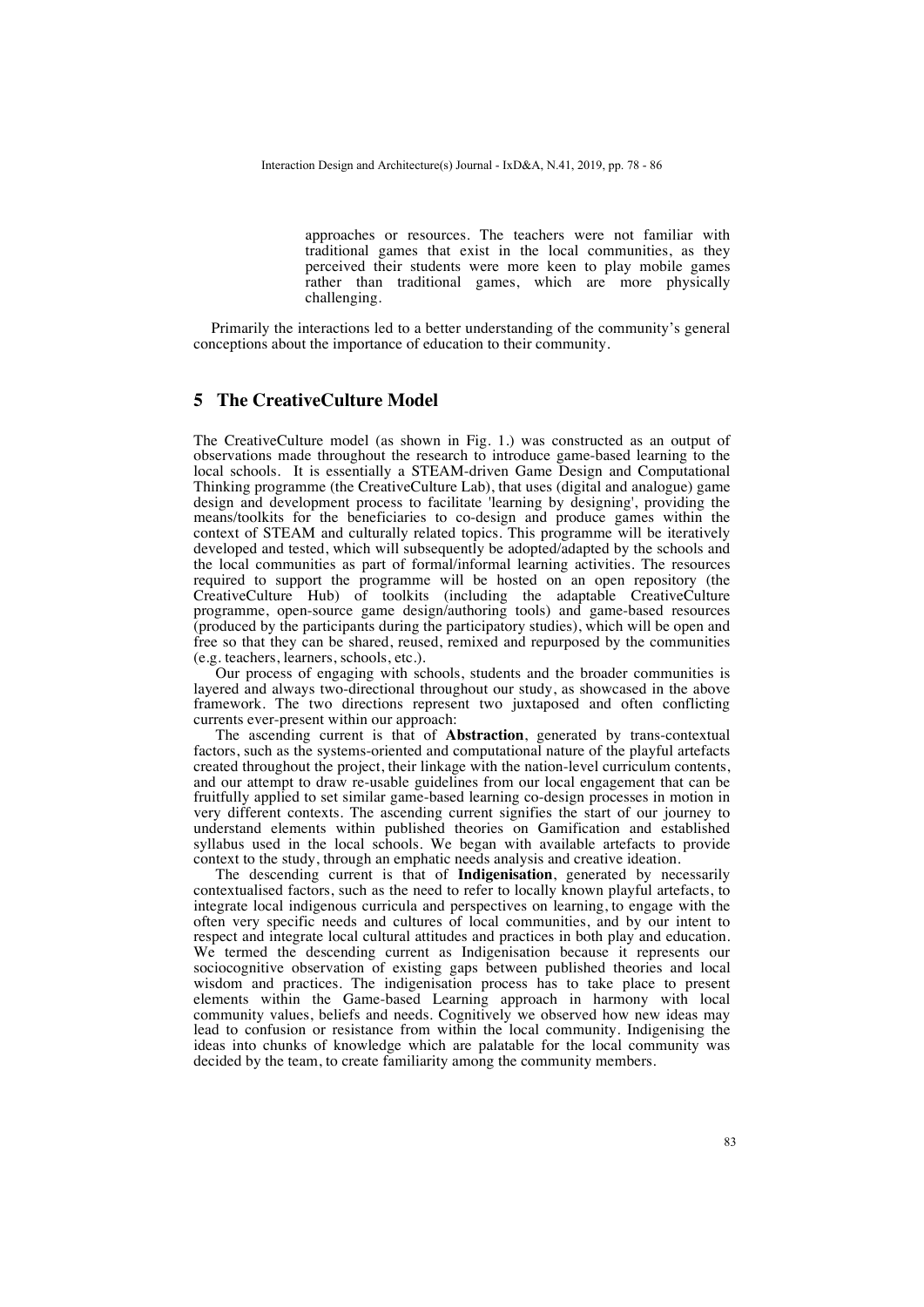

**Fig. 1.**. *CreativeCulture Model is a product of synthesis from experience conducting Gamebased Learning at rural schools in Sarawak*.

Despite this ongoing circularity, integral to co-design processes in general, the process of engagement with local communities has a starting point and absolute path, as showcased by the left side of the model.

The first stage of this path is that of **Onboarding**. It focuses on the most practical and material aspects: the infrastructural situation of the specific learning community in terms of socio-economic capital, teaching personnel and technology, and their needs in respect both to the national (formal) and local (informal) curricula.

The second stage is that of **Adopting**, which pertains the use of tools and concepts at the institutional level: the weaving of game-based learning and design thinking conceptual tools into standard school practices and frameworks, and the active engagement with iterative co-design practices on both teachers and students' sides. In this stage, the critical challenge is to enable the articulation of connections made between existing curricular content and needs, and the playful elements that are suitable to increase engagement, comprehension and dialogue in the learning process.

The highest order of engagement, **Co-creation**, is the hardest to achieve. It is the one towards which this project is still working on, but also the one most key to the sustainability, relevance and ethical resonance. It entails the full integration and "remix" of local playful practices, artefacts and informal learning within the playful co-design framework so that playful objects can be created that bridge local, national and global cultures, traditions and curricula. The outcome of this process is for the locals to fully and reflexively appropriate the tools, both technical and conceptual, of game-based learning co-design. This means going beyond being trained into their use for purposes that are not necessarily harmonised with their cultures and ways of life. As [24] suggest, the final objective of this game-based learning co-design process is, therefore, to move away from simple computational thinking, as required and framed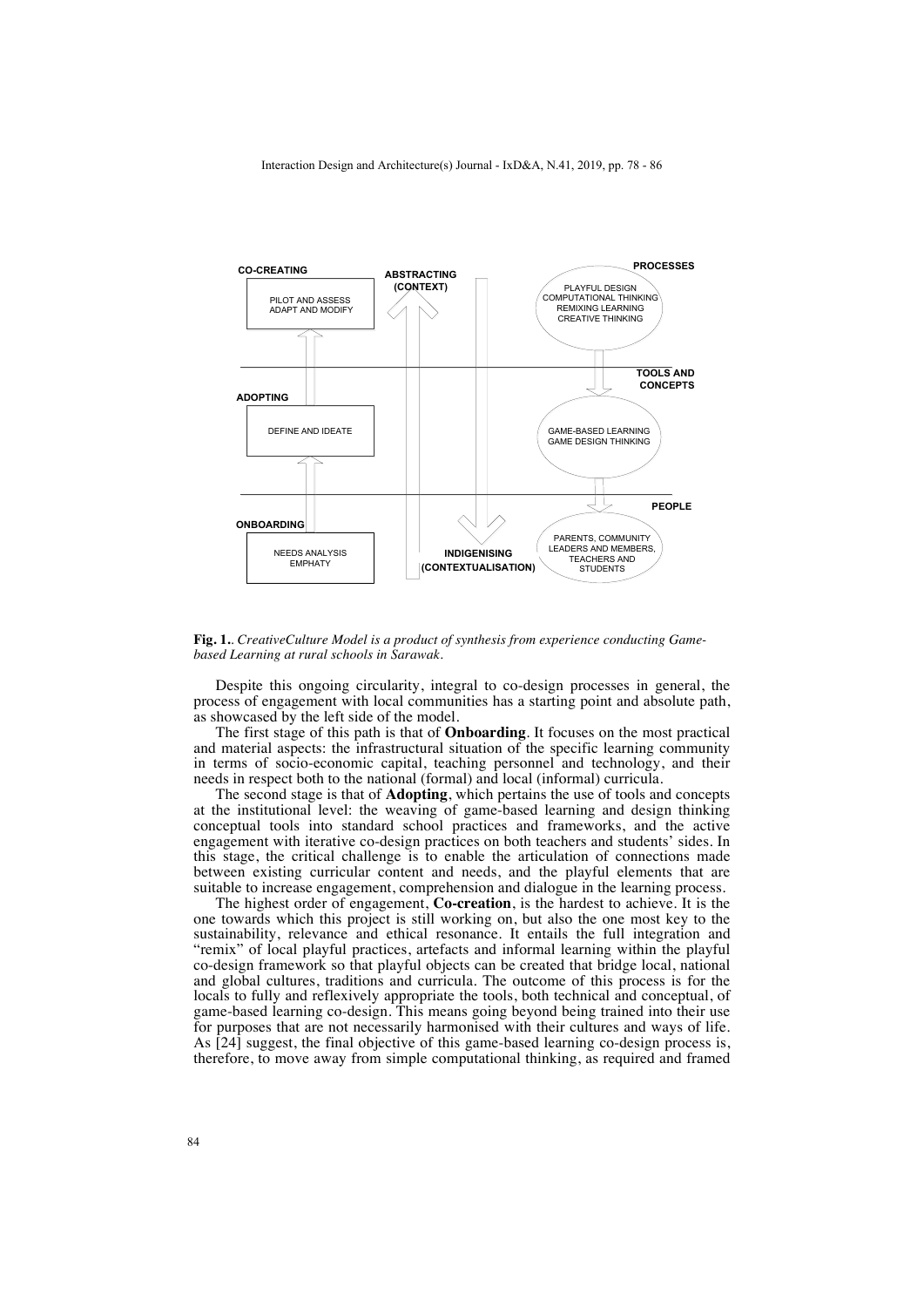by government-led attempts to address a perceived need of the current economy, to computational participation, that is informed and full awareness of both the opportunities and constraints of co-creation as contextualised in the local environment.

#### **6 Conclusion**

Through our playful approach, we found that design thinking, when integrated with game-based learning, can initiate interest and engagement toward higher-order thinking. Through play, students at these rural schools were able to participate in the learning experience in a more positive attitude and demeanour. The cognitive engagement was present as the students explored the gamified lessons which were designed with challenges and rules that they needed to determine and solve. Design thinking is also an increasingly comprehensive approach deployed in education settings and using its elements as the foundation to the CreativeCulture model helped frame the learning experience coherently and cohesively.

#### **Acknowledgements**

This project has been funded by the Newton-Ungku Omar Fund (UK-SEA-NUOF (JPT.S(BPKI)2000/04/07/05 (33)) under AHRC and MoHE.

#### **References**

- 1. Chang, D.W., Morshidi Sirat, and Dzulkifli Abdul Razak. (2018). Education in Malaysia Towards a Developed URL:https://www.iseas.edu.sg/images/pdf/ISEASEWP2018-4Wan.pdf
- 2. Ong, S.L. (2010) Assessment profile of Malaysia: high-stakes external examinations dominate Assessment in Education: Principles. Policy & Practice 17:1.91-Principles, Policy & Practice,  $17:1, 91$ -103, DOI: 10.1080/09695940903319752
- 3. Garside, C. (1996). Look who's talking: A comparison of lecture and group discussion teaching strategies in developing critical thinking skills, Communication Education, 45:3, 212-227, DOI: 10.1080/03634529609379050
- 4. Bateson, G. (1973). *Steps to an Ecology of Mind: Collected Essays in Anthropology, Psychiatry, Evolution and Epistemology*. Paladine.
- 5. Nørgård, R. T., Toft-Nielsen, C., & Whitton, N. (2017). Playful learning in higher education: developing a signature pedagogy. *International Journal of Play*, *6*(3), 272-282.
- 6. Walsh, G., McMillan, D., & McGuinness, C. (Eds.). (2017). *Playful teaching and learning*. Sage.
- 7. Bateson, G. (1955). A theory of play and fantasy; a report on theoretical aspects of the project of study of the role of the paradoxes of abstraction in communication. *Psychiatric research reports*, (2), 39-51.
- 8. Parker-Rees, R. (2002). Protecting playfulness. In *Early education transformed* (pp. 77-88). Routledge.
- 9. Barab, S., Pettyjohn, P., Gresalfi, M., Volk, C., & Solomou, M. (2012). Game-based curriculum and transformational play: Designing to meaningfully positioning person, content, and context. *Computers & Education*, *58*(1), 518-533.
- 10. Wanick Vieira, V. (2017). *A framework for cross-cultural advergame design: a comparison between Brazil and the UK* (Doctoral dissertation, University of Southampton).